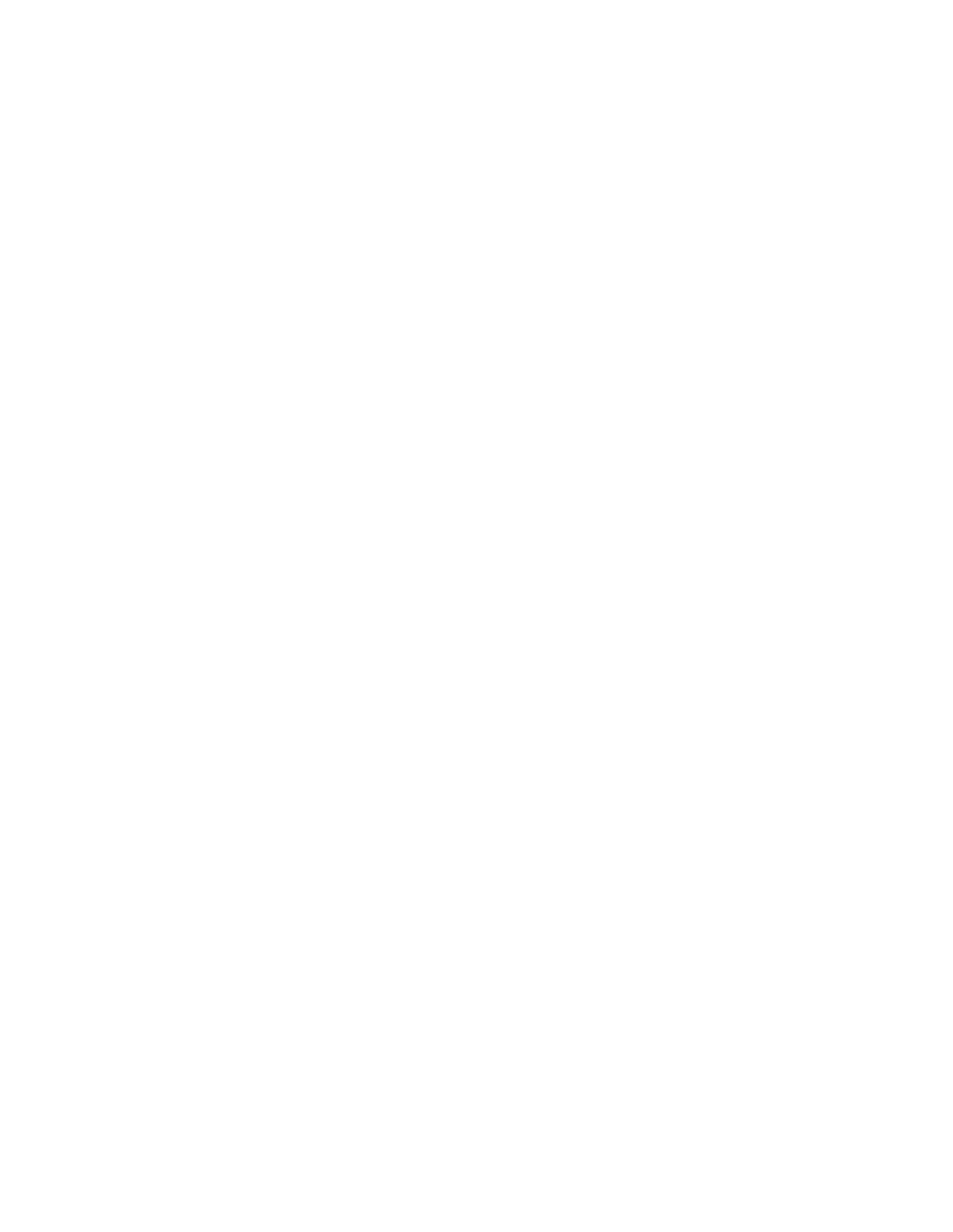# **Contents**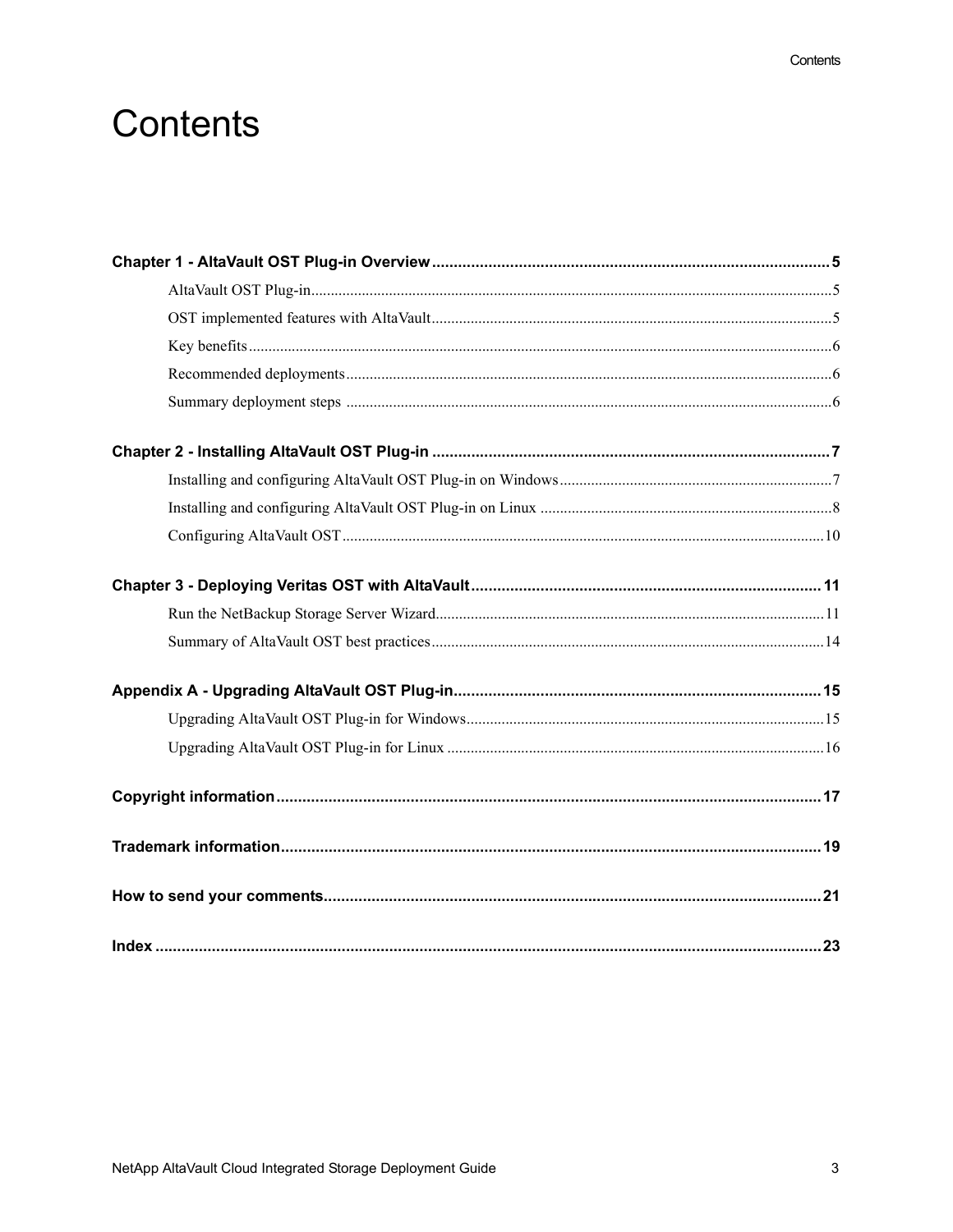**Contents**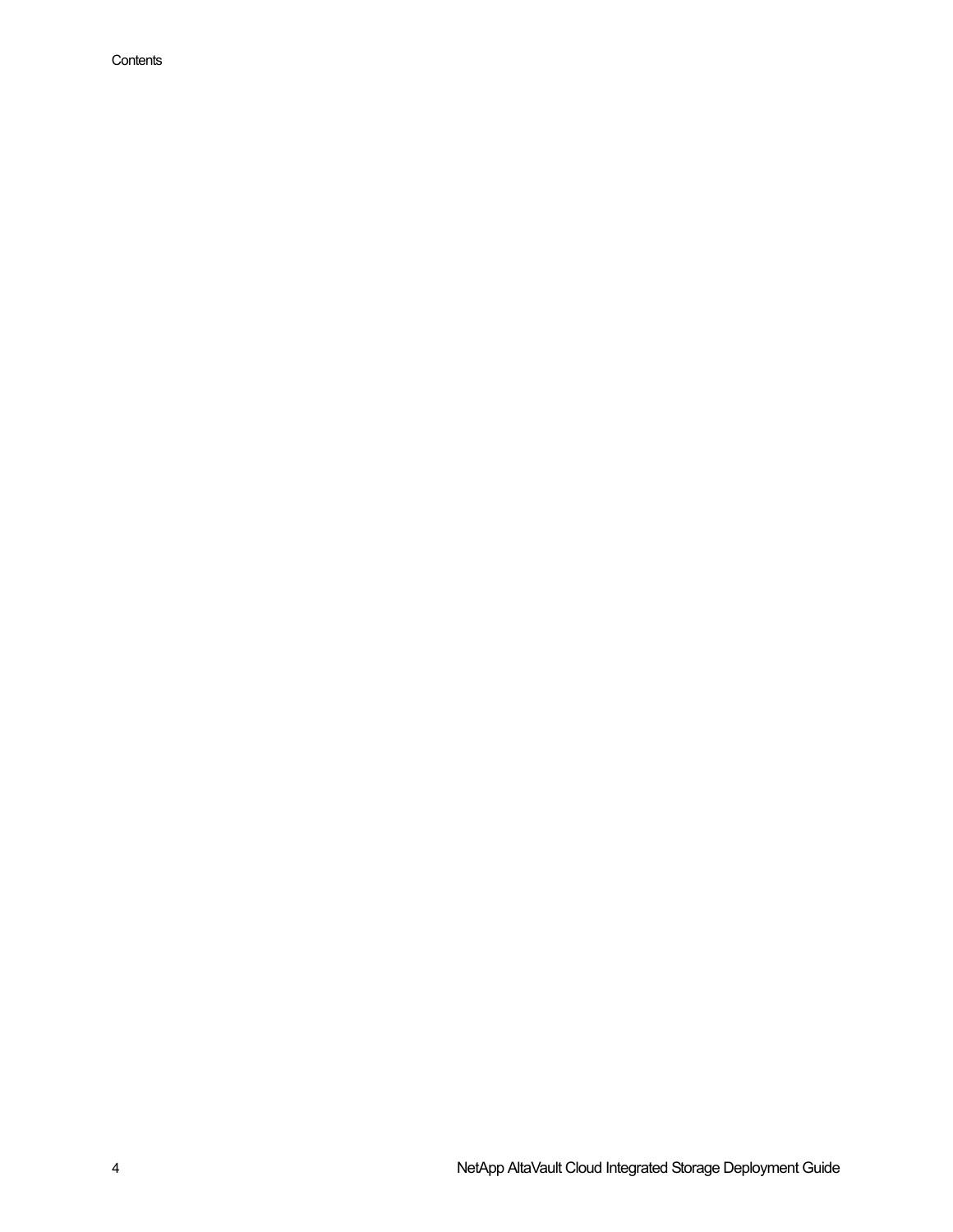## <span id="page-4-0"></span>**CHAPTER 1** AltaVault OST Plug-in Overview

This chapter provides information for implementing OST for the AltaVault appliance. It includes the following sections:

- ["AltaVault OST Plug-in" on page 5](#page-4-1)
- ["OST implemented features with AltaVault" on page 5](#page-4-2)
- ["Key benefits" on page 6](#page-5-0)
- **EXECOMMENDED** ["Recommended deployments" on page 6](#page-5-1)
- **Example 1** ["Summary deployment steps" on page 6](#page-5-2)

### <span id="page-4-1"></span>**AltaVault OST Plug-in**

<span id="page-4-6"></span><span id="page-4-4"></span>Veritas OST (OpenStorage) is an API that delivers optimized backup integration between NetBackup and storage appliances such as NetApp AltaVault. AltaVault leverages the OST framework to provide NetBackup the ability to efficiently stream backups to AltaVault as well as manage lifecycle policy of copies of backups stored on AltaVault and in the cloud.

Using the AltaVault OST Plug-in, the AltaVault appliance appears to the backup server as a shared disk. When it is time for a backup, the backup server contacts the backup client. Next, the backup server contacts the backup media (in this case, AltaVault) and starts writing an image of the clients or objects it is backing up.

### <span id="page-4-5"></span><span id="page-4-2"></span>**OST implemented features with AltaVault**

<span id="page-4-3"></span>AltaVault support for OST consists of two features:

- Support for the OST communication protocol.
- Support of OST optimized duplication of backups triggered by NetBackup storage lifecycle policies (SLP), allowing NetBackup to have visibility and control of backups stored on AltaVault and in the cloud.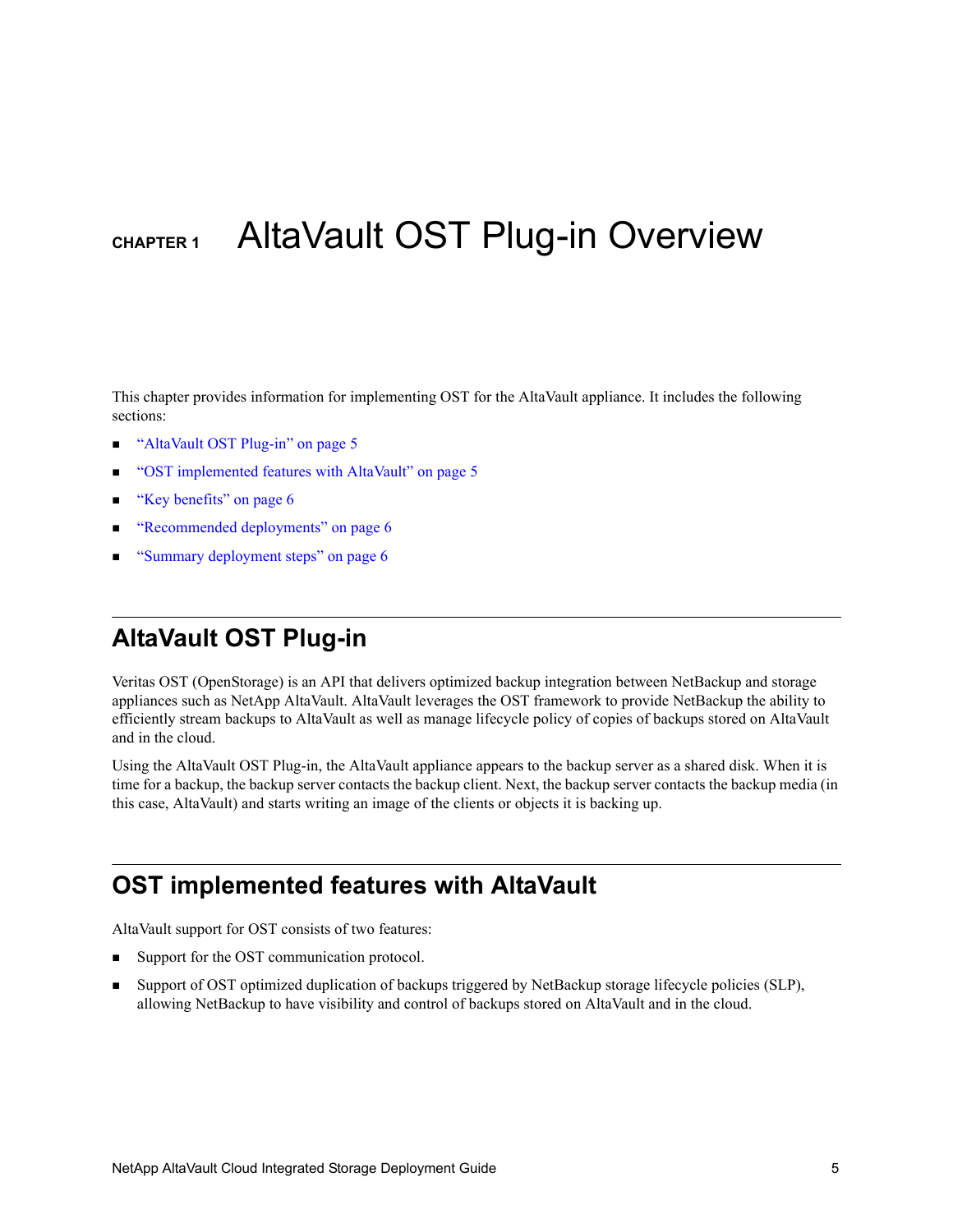## <span id="page-5-0"></span>**Key benefits**

- <span id="page-5-3"></span> Availability of data where you need it. With OST, NetBackup administrators can now ensure that critical datasets that are needed for short term use are locally available on the AltaVault appliance cache. Optimized duplicate copies for long term recovery and compliance can be managed and driven via secondary retention separately in the cloud. AltaVault intelligently manages the retention of the two copies in accordance with SLP.
- Off-site replication validation. Prior to OST support, NetBackup administrators could not determine via the NetBackup management console if backups to AltaVault had indeed been protected to off-site cloud storage. The addition of OST now allows NetBackup to have visibility into where backups are stored: either on AltaVault or in the cloud.
- Enhanced optimization of resources end to end. AltaVault intelligently deduplicates, compresses and encrypts NetBackup data to cloud storage, reducing the costs of transmission and storage while simultaneously easing management of backups. With the addition of OST, NetBackup can now further extend optimization techniques to additional duplicate copies with minimal impact on NetBackup media servers, corporate networks, and cloud storage.

## <span id="page-5-1"></span>**Recommended deployments**

<span id="page-5-5"></span>AltaVault supports the fan-in of multiple NetBackup media servers using OST, allowing for AltaVault to provide optimal deduplication across all sources. It is recommended to configure a separate OST share for each media server.

## <span id="page-5-4"></span><span id="page-5-2"></span>**Summary deployment steps**

| <b>Description</b>                                              | <b>Procedure</b>                                                                                                             |
|-----------------------------------------------------------------|------------------------------------------------------------------------------------------------------------------------------|
| Install AltaVault OST Plug-in on the NetBackup<br>media server. | Chapter 2, "Installing AltaVault OST Plug-in."                                                                               |
| Configure AltaVault OST shares and user accounts.               | Refer to the section <i>Configuring OST</i> in the <i>NetApp AltaVault</i><br>Cloud Integrated Storage Administration Guide. |
| Configure the NetBackup media server for AltaVault<br>OST.      | Chapter 3, "Deploying Veritas OST with AltaVault."                                                                           |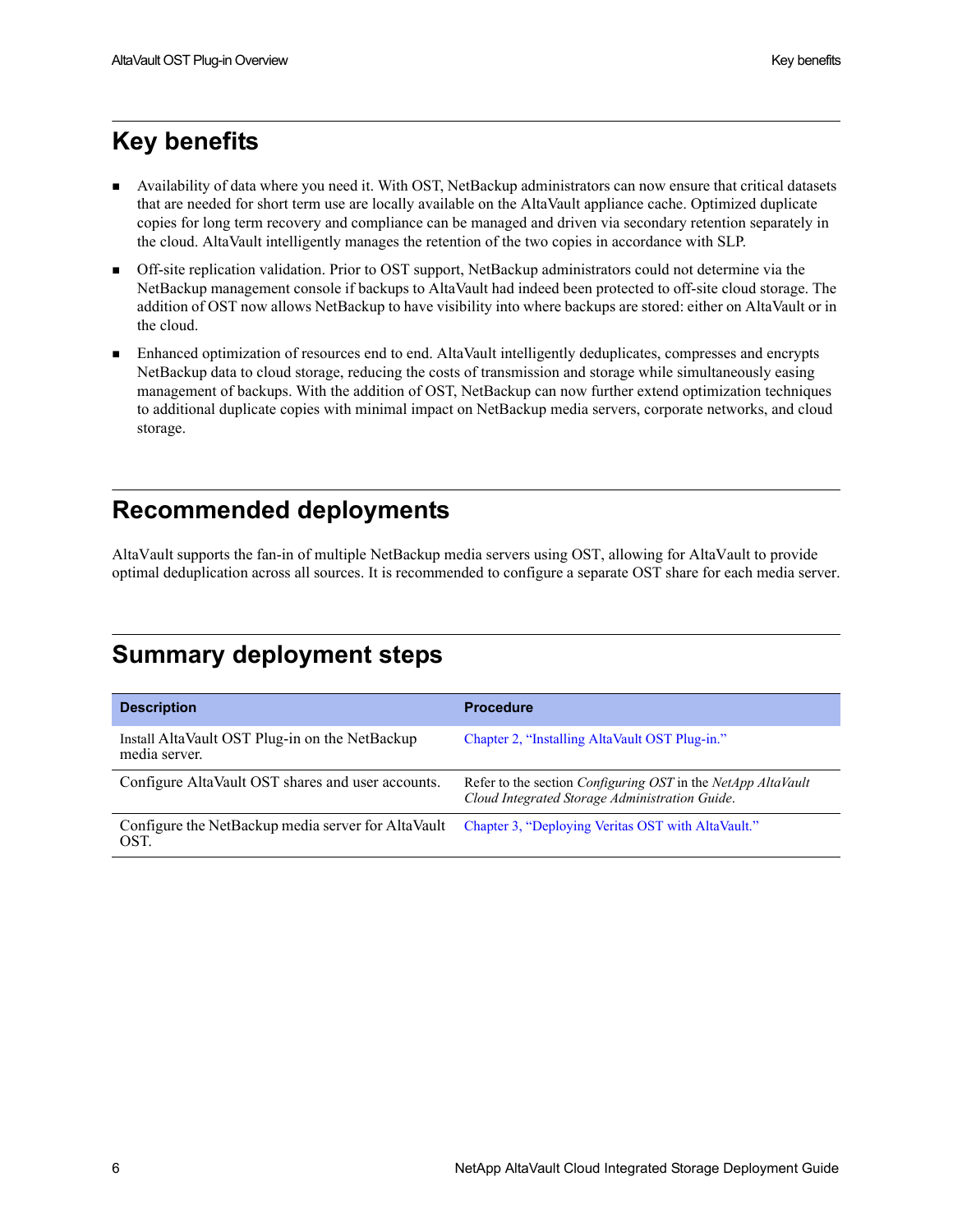# <span id="page-6-2"></span><span id="page-6-0"></span>**CHAPTER 2** Installing AltaVault OST Plug-in

<span id="page-6-4"></span>The NetApp AltaVault OST Plug-in can be installed in either a Windows or Linux NetBackup environment.

This section includes:

- ["Installing and configuring AltaVault OST Plug-in on Windows" on page 7](#page-6-1)
- ["Installing and configuring AltaVault OST Plug-in on Linux" on page 8](#page-7-0)
- ["Configuring AltaVault OST" on page 10](#page-9-0)

Refer to the [Interoperability Matrix Tool \(IMT\)](http://support.netapp.com/matrix/) on the NetApp Support site to validate the exact product and feature versions described in this document are supported for your specific environment.

### <span id="page-6-1"></span>**Installing and configuring AltaVault OST Plug-in on Windows**

Before you begin the installation process, verify that you have the following:

- NetApp AltaVault 4.3 or higher
- Veritas NetBackup version 7.6 or 7.7
- Microsoft Visual C++ 2015 Redistributable (x64) package: https://www.microsoft.com/en-us/download/ details.aspx?id=48145
- Write permission to create the folder C:\ntapav, which contains the AltaVault's OST Plug-in configuration and log files

#### <span id="page-6-3"></span>**To install the OST plug-in for Windows**

- <span id="page-6-5"></span>**1.** Download the AltaVault OST Plug-in from downloads section of the NetApp Support Site (https:// mysupport.netapp.com).
- **2.** Copy the ost\_installer.msi file onto the NetBackup media server.
- **3.** Shut down the NetBackup services on the media server host.
- **4.** Launch the ost\_installer.msi file.
- **5.** Accept the license agreement presented.
- **6.** Click Install.
- **7.** Click Finish.
- **8.** Start up the NetBackup services on the media server host.
- **9.** To verify that the AltaVault OST Plug-in is installed properly, open a command prompt and enter the following: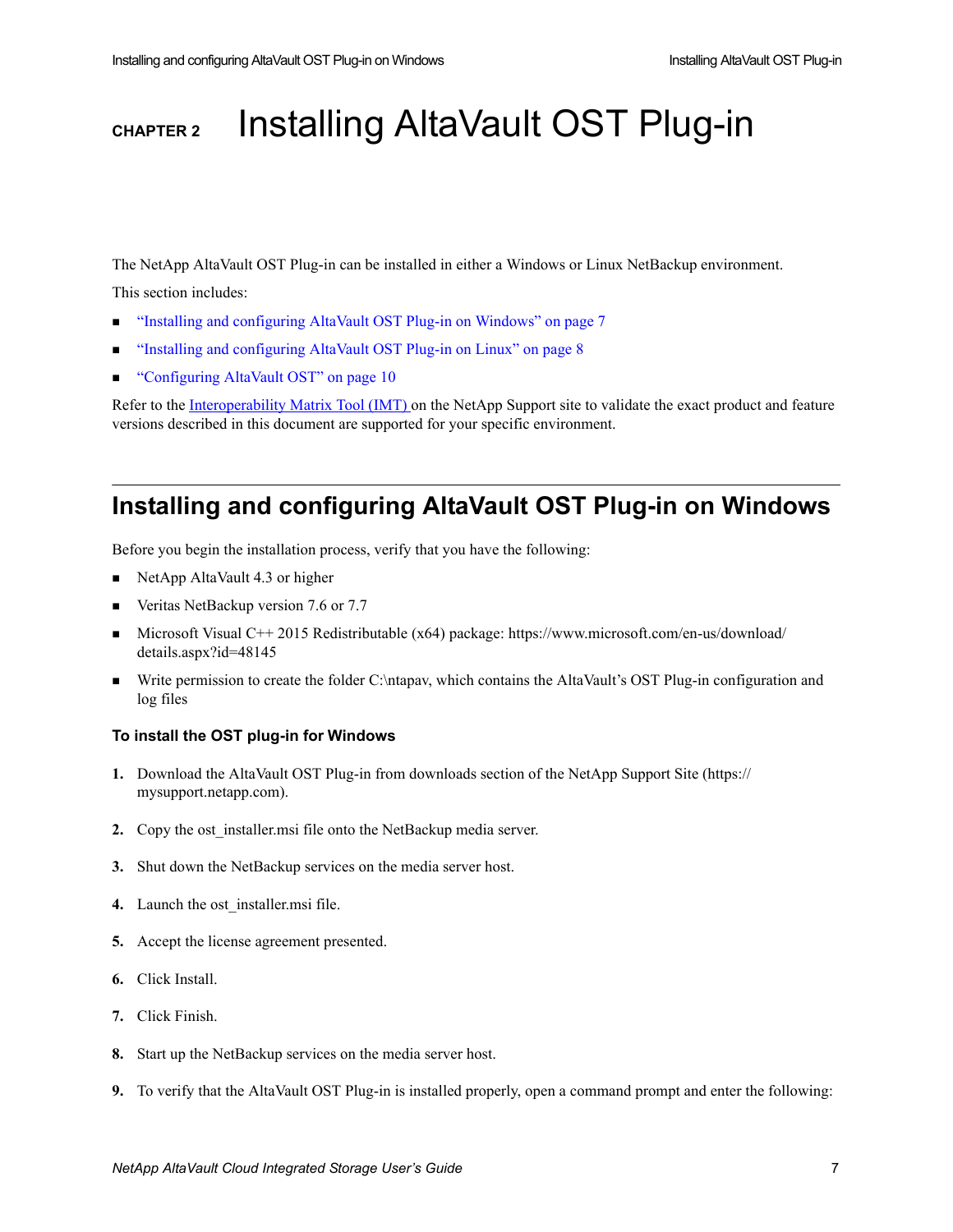```
C:\Program Files\Veritas\NetBackup\bin\admincmd> .\bpstsinfo.exe -pi -sp NetAppAltaVault
Plugin Info:
   Plugin Name: libstspiAltaVaultDisk.dll
   Prefix: NetAppAltaVault
   Label: NetApp AltaVault Plugin
   Build Version: 11
   Build Version Minor: 1
   Operating Version: 11
   Vendor Version: v1.2 /08-Dec-16
```
#### <span id="page-7-2"></span><span id="page-7-1"></span>**To configure the AltaVault OST Plug-in for SSL on Windows**

SSL is optional on Windows and is disabled by default. To enable SSL, perform the following steps.

**Note:** If the NetBackup media server will be communicating with multiple AltaVault appliances using SSL, this procedure must be repeated for each targeted AltaVault appliance.

- **1.** If not already configured, log in to the AltaVault Management Console and configure OST shares. Refer to the *NetApp AltaVault Cloud Integrated Storage Administration Guide*.
- **2.** In the Management Console, select Configure > OST > Global OST Settings.
- **3.** Check the box to enable SSL.
- **4.** Choose Maintenance > Service and restart the optimization service.
- **5.** Choose Configure > Web Settings.
- **6.** Under the Web Certificate section, select the PEM tab and copy the certificate.
- **7.** On the Windows NetBackup media server where you installed AltaVault OST Plug-in, navigate to the folder C:\ntapav.
- **8.** Create a text file called <hostname> cert.pem if the file does not exist. Open the file in a text editor and paste the certificate contents from Step 6. If the file already contains the web certificate of an existing AltaVault, you can append the new AltaVault certificate information to the end of the file starting on a new line. Here, <hostname> refers to the storage server hostname or IP address specified while creating the storage server for which SSL connection is needed.

### <span id="page-7-0"></span>**Installing and configuring AltaVault OST Plug-in on Linux**

<span id="page-7-3"></span>Before you begin the installation process, verify that you have the following:

- NetApp AltaVault 4.3 or higher
- Veritas NetBackup 7.6 or 7.7
- Write permission to create the directory /usr/ntapav, which contains AVA OST Plug-in configuration and log files.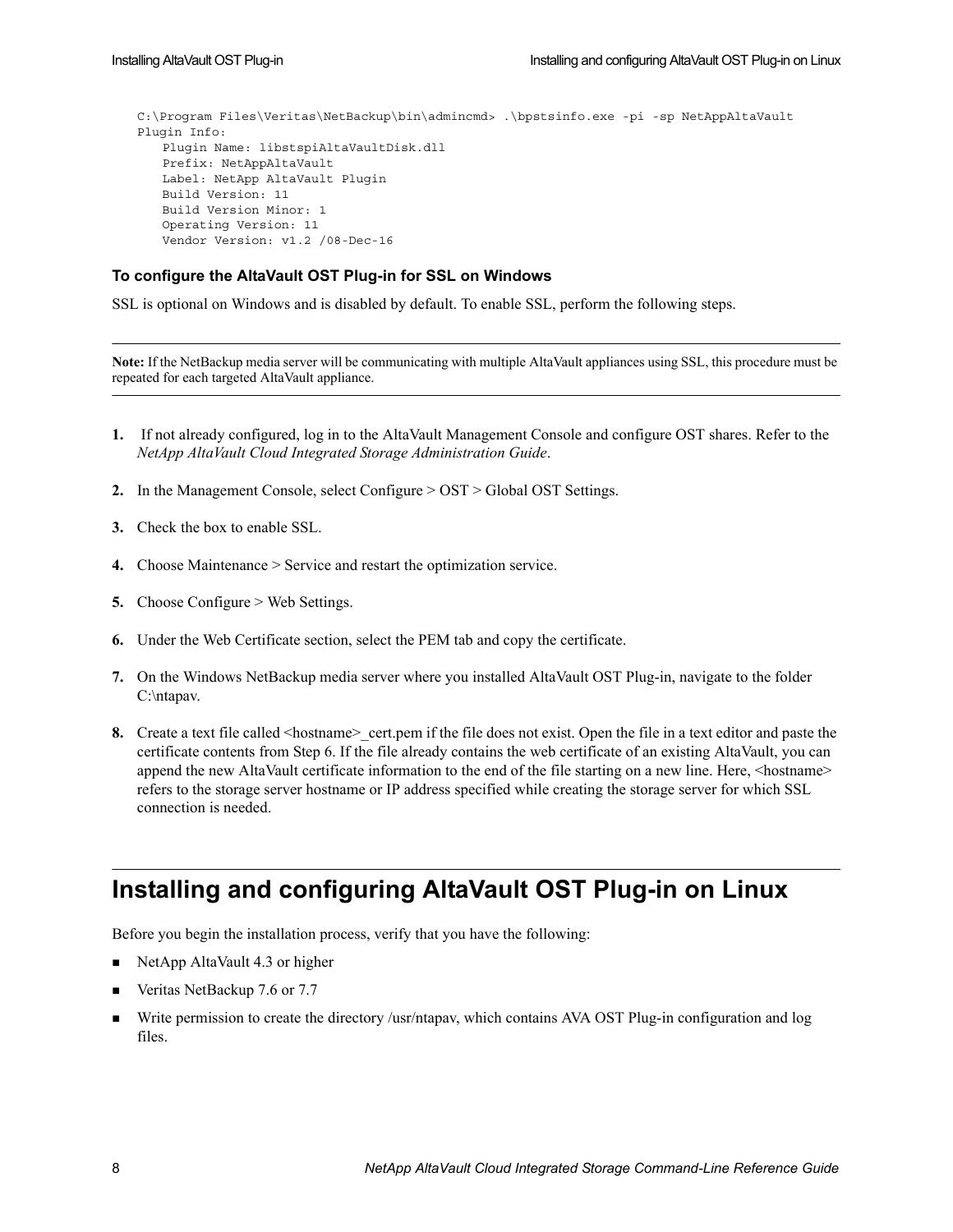#### <span id="page-8-0"></span>**To install the AltaVault OST Plug-in for Linux**

- **1.** Download the plug in from the NetApp Support Site downloads section.
- **2.** Unzip the archive file to a temporary directory on the NetBackup media server:

>tar zxvf AltaVaultOSTPlugin-1.2.tar.gz

The file name may be different depending on the version downloaded from the support site.

- **3.** Shut down the NetBackup services on the media server host.
- **4.** Go to the NetAppOSTInstaller subdirectory and run the script NetAppOSTInstaller.sh to copy the libraries:

>./NetAppOSTInstaller.sh

**5.** Start up the NetBackup services on the media server host.

The plug-in should now be installed.

**6.** To verify that the AltaVault OST Plug-in is installed properly, enter the following:

```
# /usr/openv/netbackup/bin/admincmd/bpstsinfo -pi -sp NetAppAltaVault
Plugin Info:
   Plugin Name: libstspiNetAppAltaVaultMT.so
   Prefix: NetAppAltaVault
   Label: NetApp AltaVault Plugin
   Build Version: 11
   Build Version Minor: 1
   Operating Version: 11
   Vendor Version: v1.2 /08-Dec-16
```
The plug-in should now be installed.

#### <span id="page-8-2"></span><span id="page-8-1"></span>**To configure AltaVault OST Plug-in for SSL on Linux**

SSL is optional on Linux and is disabled by default. To enable SSL, perform the following steps.

**Note:** If the NetBackup media server will be communicating with multiple AltaVault appliances using SSL, this procedure must be repeated for each targeted AltaVault appliance.

- **1.** If not already configured, log in to the AltaVault Management Console and configure OST shares. Refer to the *NetApp AltaVault Cloud Integrated Storage Administration Guide*.
- **2.** In the Management Console, select Configure > OST > Global OST Settings.
- **3.** Check the box to enable SSL.
- **4.** Choose Maintenance > Service and restart the optimization service.
- **5.** Choose Configure > Web Settings.
- **6.** Under Web Certificates section, select the PEM tab and copy the certificate.
- **7.** On the Linux NetBackup media server, navigate to /usr/ntapav.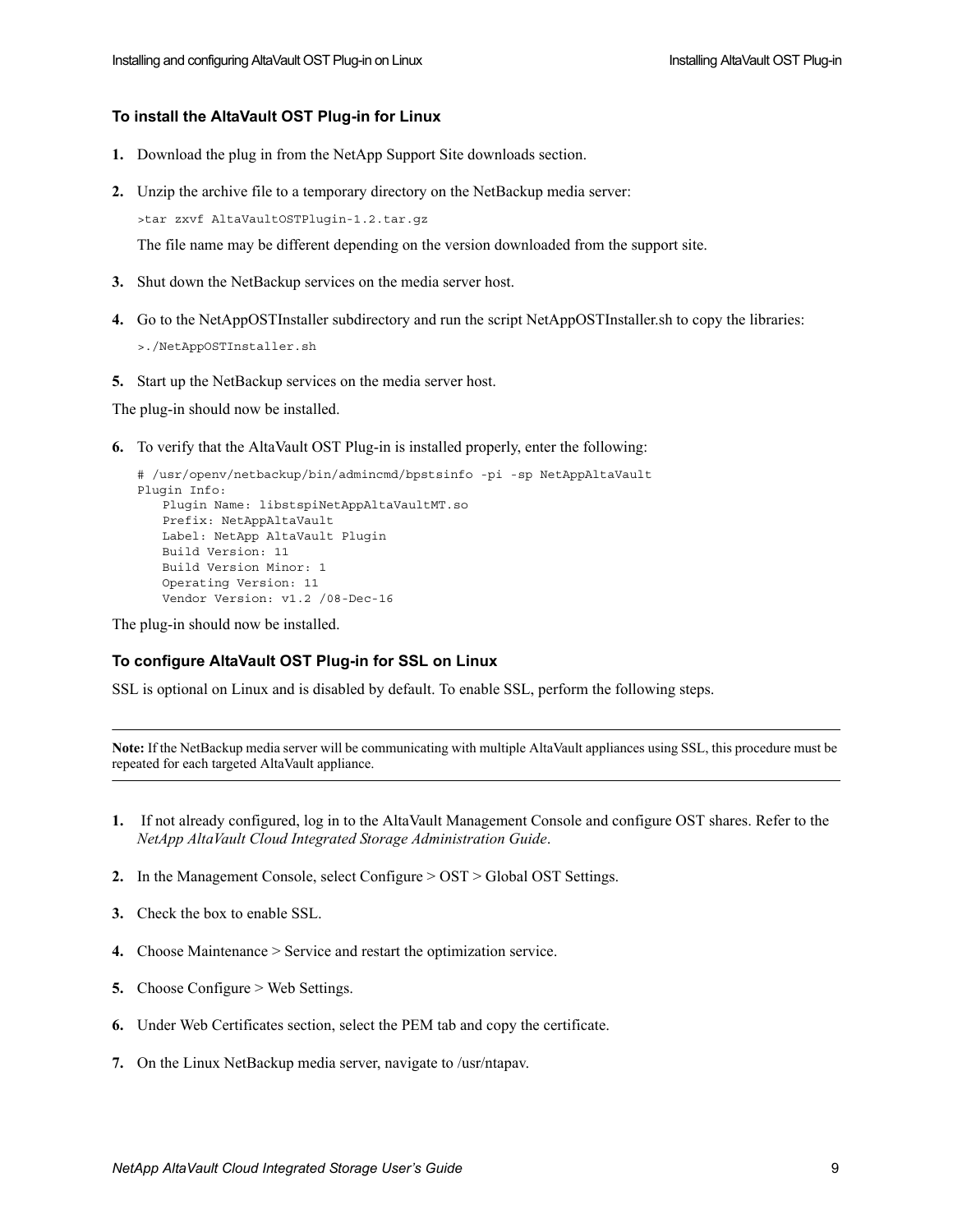**8.** Create a text file called <hostname> cert.pem if the file does not exist. Open the file in a text editor and paste the certificate contents from Step 6. If the file already contains the web certificate of an existing AltaVault, you can append the new AltaVault certificate information to the end of the file starting on a new line. Here, <hostname> refers to the storage server hostname or IP address specified while creating the storage server for which SSL connection is needed.

### <span id="page-9-0"></span>**Configuring AltaVault OST**

After installing the plug-in on the NetBackup media server, configure OST shares on AltaVault for access by NetBackup. OST shares are available in two types:

- Regular Shares: Regular shares treat incoming data by AltaVault the same as traditional SMB shares or NFS exports by writing the data on cache, and replicating the data to the cloud. A minimum of one regular share is required for OST to move data to AltaVault.
- Cloud Shares: Cloud shares are used to create an optimized duplicate of data in regular shares replicated in the cloud that are managed via NetBackup storage life-cycle policies (SLP). One or more cloud shares can be created to extend duplication of regular or cloud shares for policies requiring longer retention.

AltaVault OST shares and user account creation is described in the section *Configuring OST* in the *NetApp Cloud Integrated Storage Administration Guide*.

After setting up OST shares and user accounts, configure NetBackup media servers for AltaVault OST as described in [Chapter 3, "Deploying Veritas OST with AltaVault."](#page-10-2)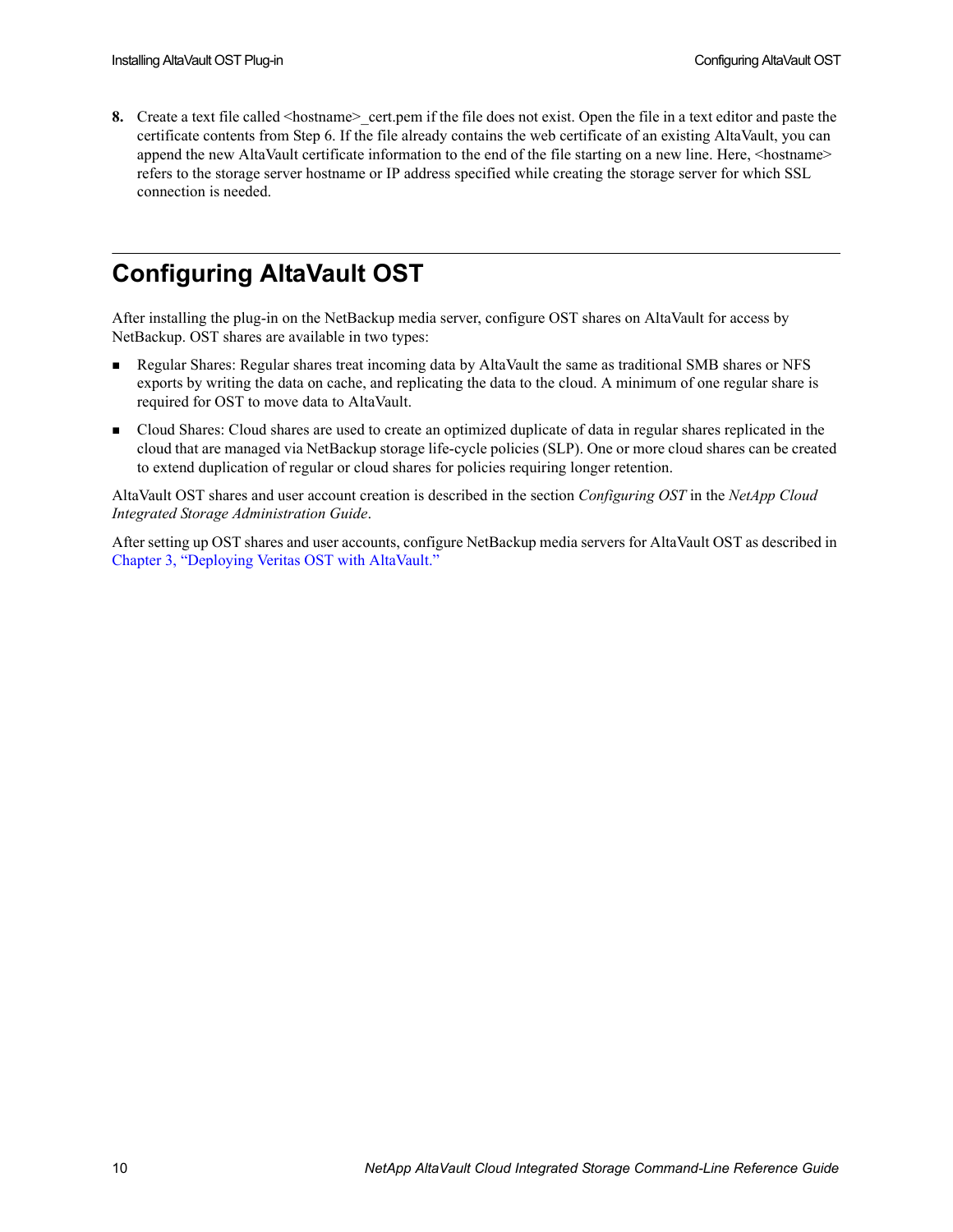## <span id="page-10-2"></span><span id="page-10-0"></span>**CHAPTER 3** Deploying Veritas OST with AltaVault

<span id="page-10-3"></span>This chapter provides information for setting up the NetBackup media server for OST communication with the AltaVault appliance.

### **Prerequisites**

Prior to setting up communication between the NetBackup media server and AltaVault, you must configure regular shares, cloud shares, or both on the AltaVault. Additionally, OST shares must have associated local user accounts set up on AltaVault to be used by NetBackup storage server. To configure OST shares and users on AltaVault, see the section *Configuring OST* in the latest *NetApp AltaVault Cloud Integrated Storage Administration Guide*.

### <span id="page-10-1"></span>**Run the NetBackup Storage Server Wizard**

The NetBackup Storage Server Wizard configures the necessary storage devices, including the storage server, disk pool, and storage unit, enabling OST communications to AltaVault. Since each share created on AltaVault is associated with one storage server, disk pool and storage unit, you will perform the following procedure once per share you wish to enable with NetBackup OST.

| <b>Field</b>        | <b>Description</b>                                                                                                                                                                                                                      |
|---------------------|-----------------------------------------------------------------------------------------------------------------------------------------------------------------------------------------------------------------------------------------|
| Media Server        | Specify the media server that has the AltaVault OST Plug-in installed.                                                                                                                                                                  |
| Storage server type | If NetAppAltaVault does not appear in the drop down list, manually type in the value<br>NetAppAltaVault. The value does not appear in the drop down list.                                                                               |
| Storage server name | Enter in a name to call this storage server. This name is constructed using the OST share<br>name configured on AltaVault, followed by an underscore () character, followed by the<br>Alta Vault data interface DNS name or IP address. |
|                     | For example, if the OST share is called OSTshare1, and the AltaVault data interface e0a<br>entry in DNS is AltaVaultDataInterface, the constructed name for the field is<br>OSTshare1 AltaVaultDataInterface.                           |

**1.** Start the NetBackup Storage Server Wizard. On the Add Storage Server page, fill in the following fields: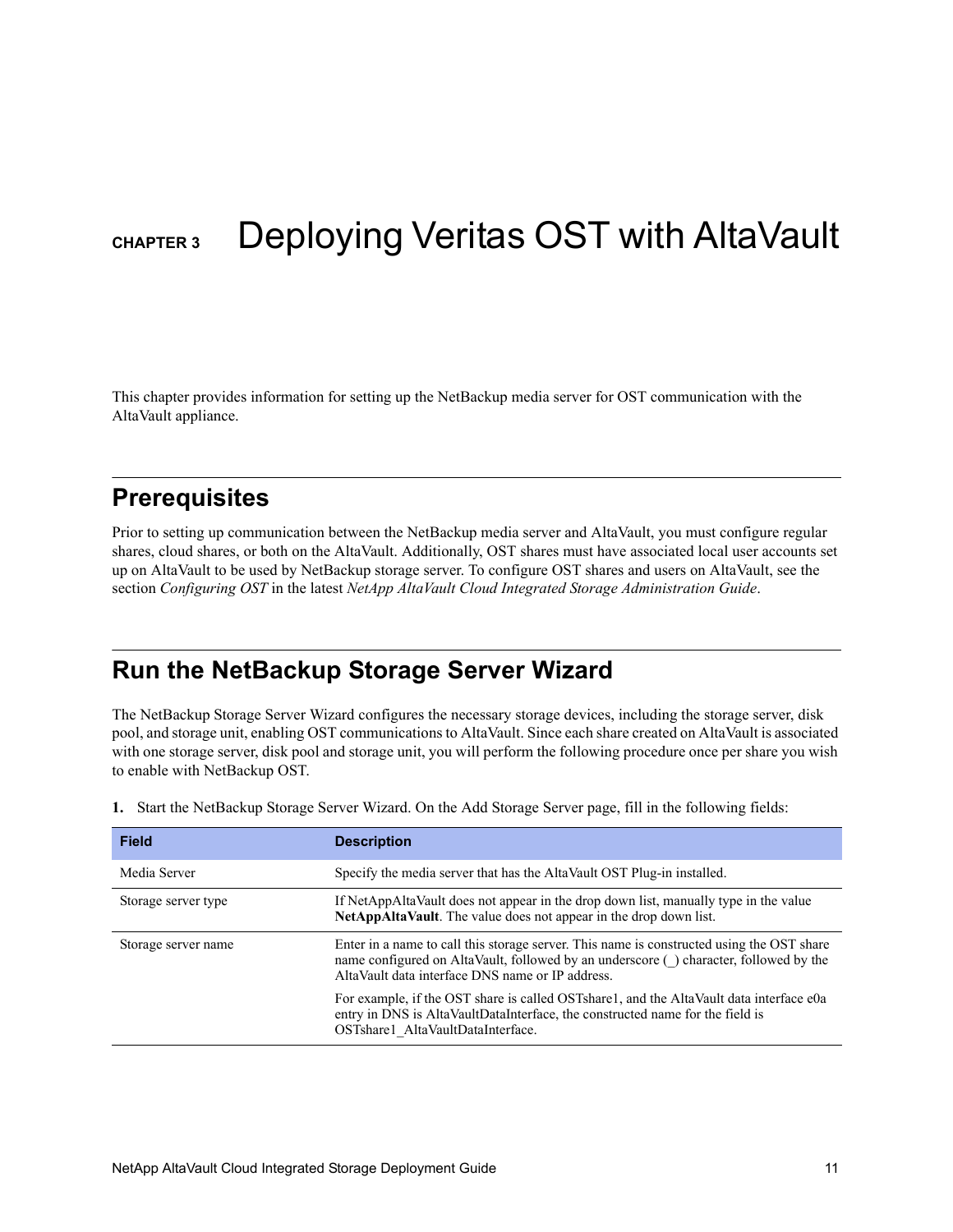| <b>Field</b> | <b>Description</b>                                                                                                                    |
|--------------|---------------------------------------------------------------------------------------------------------------------------------------|
| User name    | Provide the name of the OST user associated with the AltaVault OST share. Refer to the<br>AltaVault OST page for the credentials.     |
| Password     | Provide the password of the OST user associated with the AltaVault OST share. Refer to<br>the AltaVault OST page for the credentials. |

#### **2.** Click **Next.**

**3.** Complete the storage server setup wizard. Ensure the **Create a disk pool using the storage server you have just created** checkbox is selected.

#### **4.** Click **Next.**

- **5.** In the Disk Pool and Volumes page, select the appropriate pool type, and select the volume to add to the disk pool by clicking the check box next to the logical name of the AltaVault volume in the table:
	- **Replication Source**

Use this type when configuring a disk pool for AltaVault regular OST shares.

**Replication Target** 

Use this type when configuring a disk pool for AltaVault cloud OST shares.

**Note:** The size of an OST share on AltaVault is set at 1.78 PB and cannot be changed. This value is reflected on the page. If you require additional storage, configure additional shares and add them to the OST disk pool.

#### **6.** Click **Next.**

**7.** In the Additional Disk Pool Information page, enter a disk pool name. Do not select the Limit I/O streams checkbox:

| <b>Selection</b>  | <b>Description</b>                                             |
|-------------------|----------------------------------------------------------------|
| Disk Pool name    | Provide the name of the disk pool you are creating.            |
| High water mark   | Leave this value at its default value of 98 percent.           |
| Low water mark    | Leave this value at its default value of 80 percent.           |
| Limit I/O streams | Leave this checkbox unselected for best AltaVault performance. |

#### **8.** Click **Next.**

**9.** When the disk pool task is done, select the checkbox Create a storage unit using the disk pool that you have just created.

#### **10.** Click **Next**.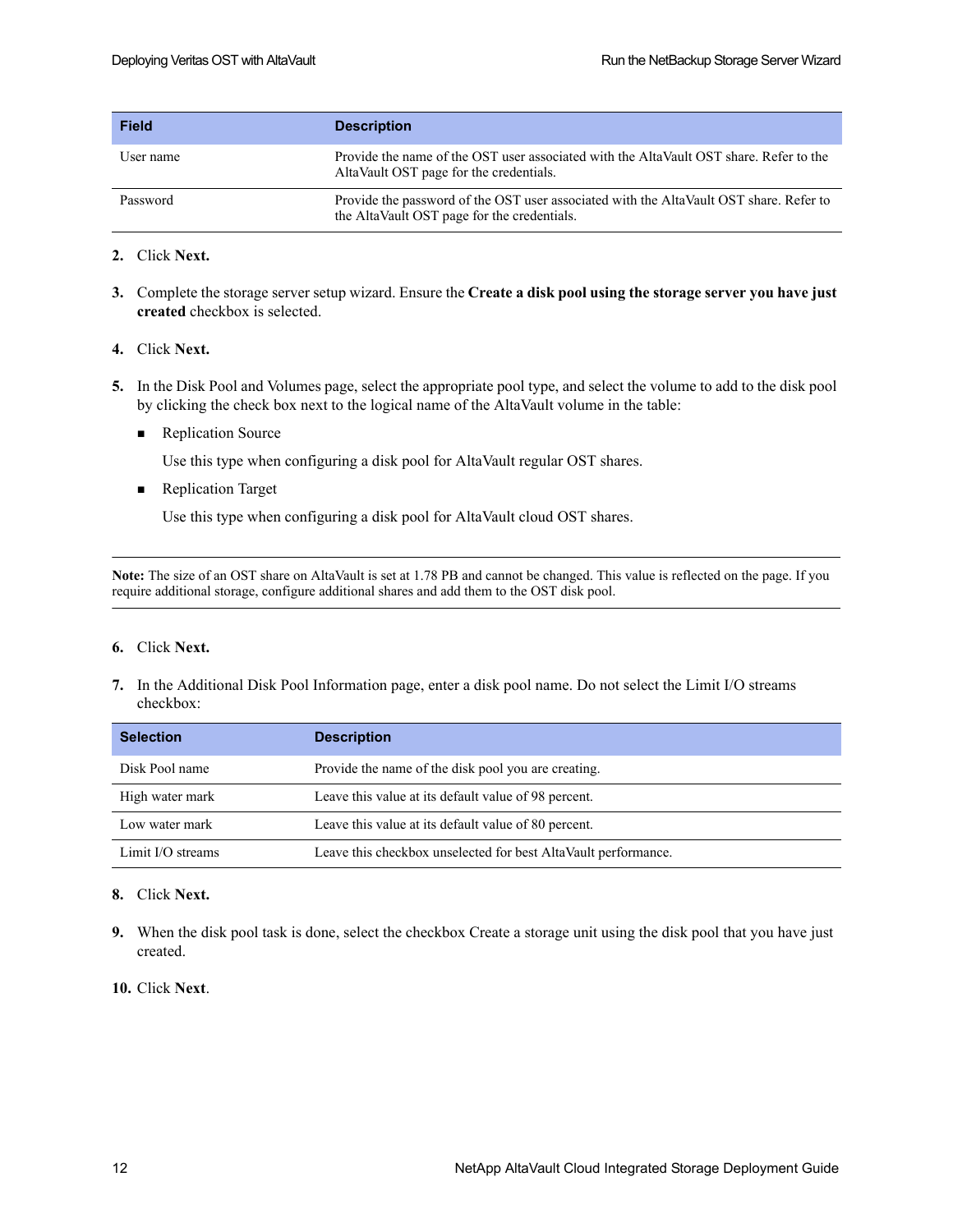| 11. In the Storage Unit Creation page, fill in the fields as follows. |  |
|-----------------------------------------------------------------------|--|
|-----------------------------------------------------------------------|--|

| <b>Field</b>                        | <b>Description</b>                                                                                                                                                                                                                                                                                   |
|-------------------------------------|------------------------------------------------------------------------------------------------------------------------------------------------------------------------------------------------------------------------------------------------------------------------------------------------------|
| Storage unit name                   | Provide a name for the storage unit you are creating.                                                                                                                                                                                                                                                |
| Only use the selected media servers | Identify the NetBackup media servers which are enabled with the AltaVault OST Plug-in<br>to perform data movement of backups.                                                                                                                                                                        |
| Maximum concurrent jobs             | This establishes how many writers are allowed by data protection clients. Tune<br>performance by setting a value higher than 1. The value will depend on your available<br>resources and infrastructure environment. Adjust the number of streams accordingly<br>based on your observed performance. |
| Maximum fragment size               | The fragment size is the maximum-size object that NetBackup can create to store<br>backups. The recommended fragment size is 20480 MB (20 GB).                                                                                                                                                       |

#### **12.** Click **Next**.

**13.** The Storage Server Configuration Wizard completes. Click **Finish** to close.

#### **Create a Storage Lifecycle Policy**

<span id="page-12-0"></span>You will need to create at least one backup operation in an SLP representing the primary backup to AltaVault. Additional optimized duplication operations can be created as tiered operations under a backup operation to reflect the longer term retentions of backups according to your business needs.

#### **Create a backup operation**

**1.** Open the Storage Lifecycle Policies page in the NetBackup Administration Console, and click Add to add a backup step to the SLP.

#### **2.** In the page that appears, fill in the fields as follows:

| <b>Field</b>               | <b>Description</b>                                                                                                                     |
|----------------------------|----------------------------------------------------------------------------------------------------------------------------------------|
| Operation                  | Select Backup to identify a backup job that will be sent to the AltaVault OST share.                                                   |
| <b>Destination Storage</b> | Select the storage unit configured to use the regular AltaVault OST share.                                                             |
| Retention type             | Specify your retention requirements.                                                                                                   |
| Retention period           | Specify your retention time frame to maintain the backup. Backups after this time elapse<br>expire from AltaVault and will be deleted. |

**3.** Click **OK** to complete the backup operation creation.

#### **Create an optimized duplication operation**

Optionally, if you are using Cloud shares, you must

**1.** Select the backup operation created previously, and then click **Add** to add an optimized duplication operation.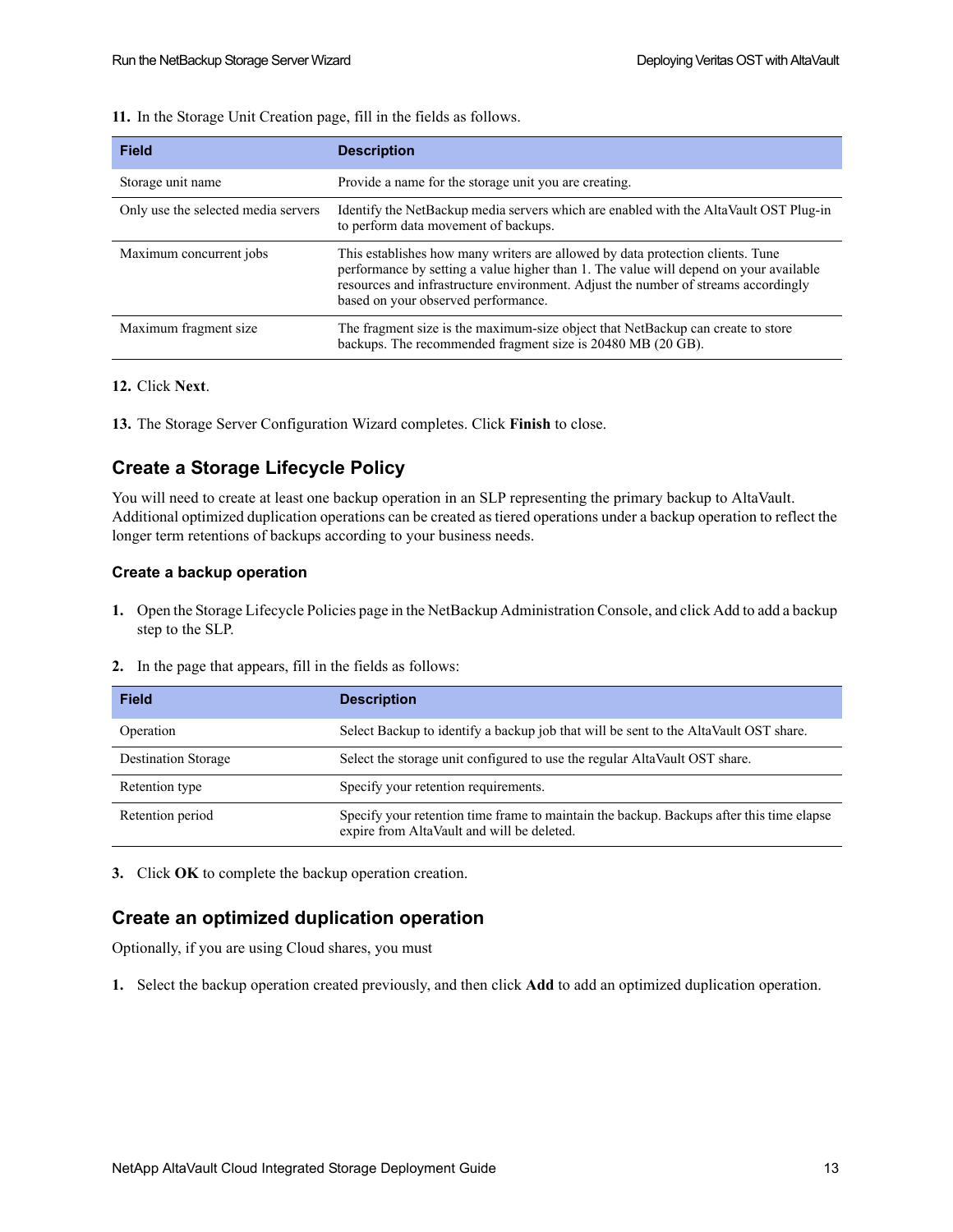#### **2.** In the page that appears, fill in the fields as follows.

| <b>Field</b>               | <b>Description</b>                                                                                                                                                                          |  |
|----------------------------|---------------------------------------------------------------------------------------------------------------------------------------------------------------------------------------------|--|
| Operation                  | Select Duplication to identify a duplication operation will be performed to a<br>cloud-based AltaVault OST share.                                                                           |  |
| <b>Destination Storage</b> | Select the storage unit configured to use the cloud-based AltaVault OST<br>share.                                                                                                           |  |
| Retention type             | Specify your retention requirements.                                                                                                                                                        |  |
| Retention period           | Specify your retention time frame to maintain the backup. Backups after this<br>time elapse expire from AltaVault and will be deleted.                                                      |  |
| Alternate read server      | You can specify an additional Media Server if you wish to read duplicated<br>backups from a separate media server. This media server must also have the<br>AltaVault OST Plug-in installed. |  |
|                            |                                                                                                                                                                                             |  |

**Note:** The operation type should default to Duplication if you properly selected the backup operation in the previous step.

**3.** Click **OK** to complete the optimized duplication operation creation.

## <span id="page-13-1"></span><span id="page-13-0"></span>**Summary of AltaVault OST best practices**

| <b>Practice</b>                              | <b>NetApp Recommendation</b>                                                                  | <b>Notes</b>                                                                                                                                                                                            |
|----------------------------------------------|-----------------------------------------------------------------------------------------------|---------------------------------------------------------------------------------------------------------------------------------------------------------------------------------------------------------|
| Disk pool maximum I/O<br>streams             | Do not enable and provide a value for<br>maximum I/O streams.                                 | Use maximum concurrent jobs under the Storage<br>Unit settings instead.                                                                                                                                 |
| Assigning media servers to a<br>storage unit | Manually select the appropriate media<br>servers with the AltaVault OST Plug-in<br>installed. |                                                                                                                                                                                                         |
| Maximum concurrent jobs                      | Set appropriately according to your<br>available media server resources.                      | Tune this setting rather than the maximum I/O<br>streams value at the disk pool level. Set to 0 if you<br>are switching cloud providers, or are experiencing<br>intermittent cloud connectivity issues. |
| Maximum fragment size                        | 20480 MB.                                                                                     | This can be left at the default if desired by your<br>business, but is not recommended to be set lower<br>than 20480 MB.                                                                                |
| NetBackup Catalog backups                    | AltaVault OST can be used for<br>NetBackup catalog backup operations.                         |                                                                                                                                                                                                         |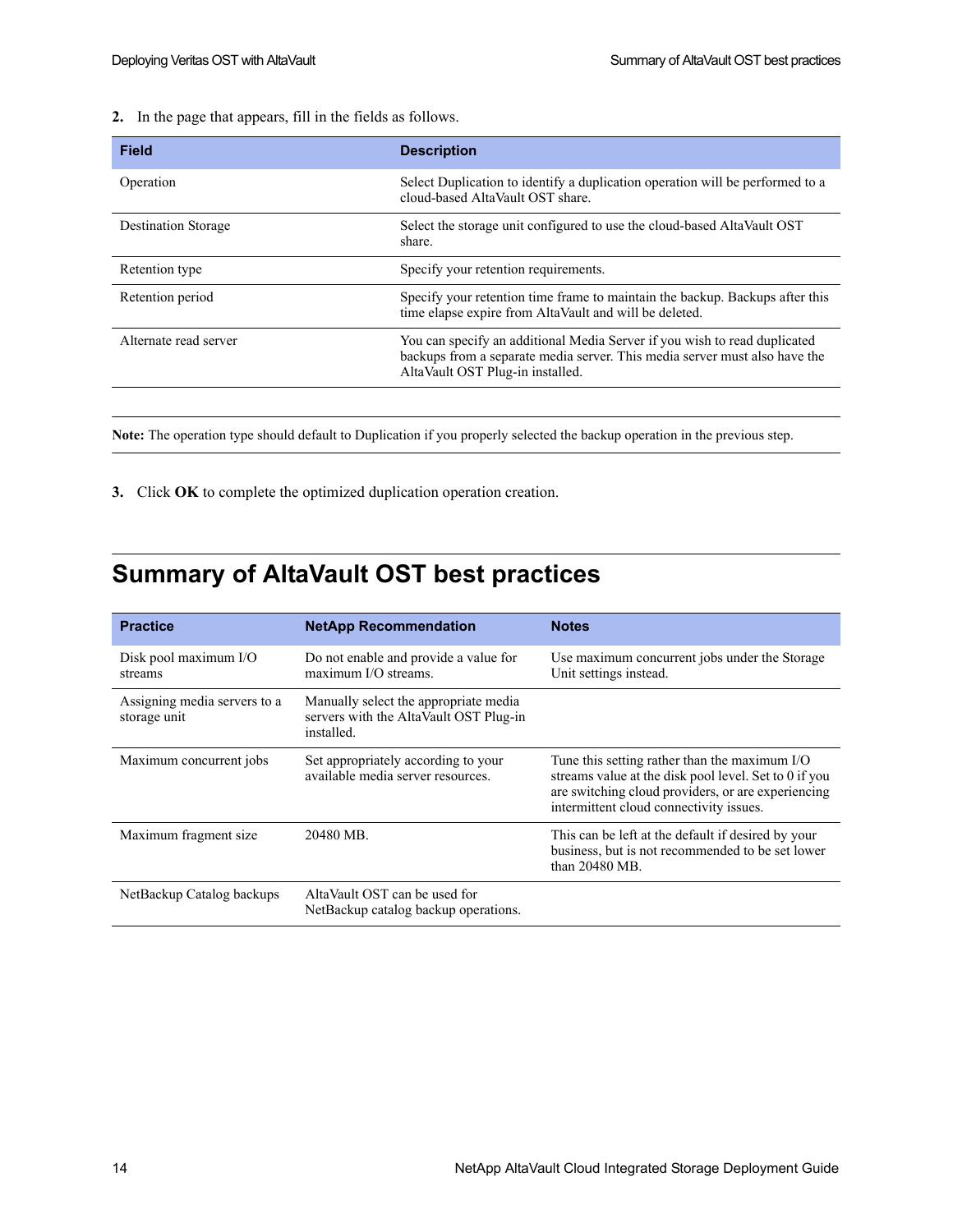# <span id="page-14-0"></span>**APPENDIX A** Upgrading AltaVault OST Plug-in

<span id="page-14-3"></span><span id="page-14-2"></span>If you have previously installed the AltaVault OST Plug-in and require an upgrade for compatibility with AltaVault as indicated in the IMT, refer to the following procedures:

- ["Upgrading AltaVault OST Plug-in for Windows" on page 15](#page-14-1)
- ["Upgrading AltaVault OST Plug-in for Linux" on page 16](#page-15-0)

### <span id="page-14-1"></span>**Upgrading AltaVault OST Plug-in for Windows**

**Note:** The AltaVault OST Plug-in requires compatibility with the AltaVault version running in your environment. Refer to the [Interoperability Matrix Tool \(IMT\)](http://support.netapp.com/matrix/) on the NetApp Support site to validate compatible versions.

#### <span id="page-14-4"></span>**To upgrade the AltaVault OST Plug-in for Windows**

- **1.** Uninstall the existing AltaVault OST Plug-in from the Windows server:
	- a. Go to Control Panel.
	- b. Double-click on Programs and Features.
	- c. Select NetApp AltaVault Plug-in for NetBackup.
	- d. Right click on the selection, and click Uninstall.
- **2.** Install the AltaVault OST Plug-in as described in the procedure ["To install the OST plug-in for Windows" on](#page-6-3)  [page 7](#page-6-3).
- **3.** If needed, configure or re-configure the plug-in for SSL as described in the procedure "To configure the AltaVault" [OST Plug-in for SSL on Windows" on page 8.](#page-7-1)

**Note:** If you are upgrading to AltaVault OST Plug-in from a pre-1.2 to 1.2 or higher release, you must rename your cert.pem file to <hostname> cert.pem for SSL to be available after the upgrade. Here, <hostname> refers to the storage server hostname or IP address specified while creating the storage server for which SSL connection is needed.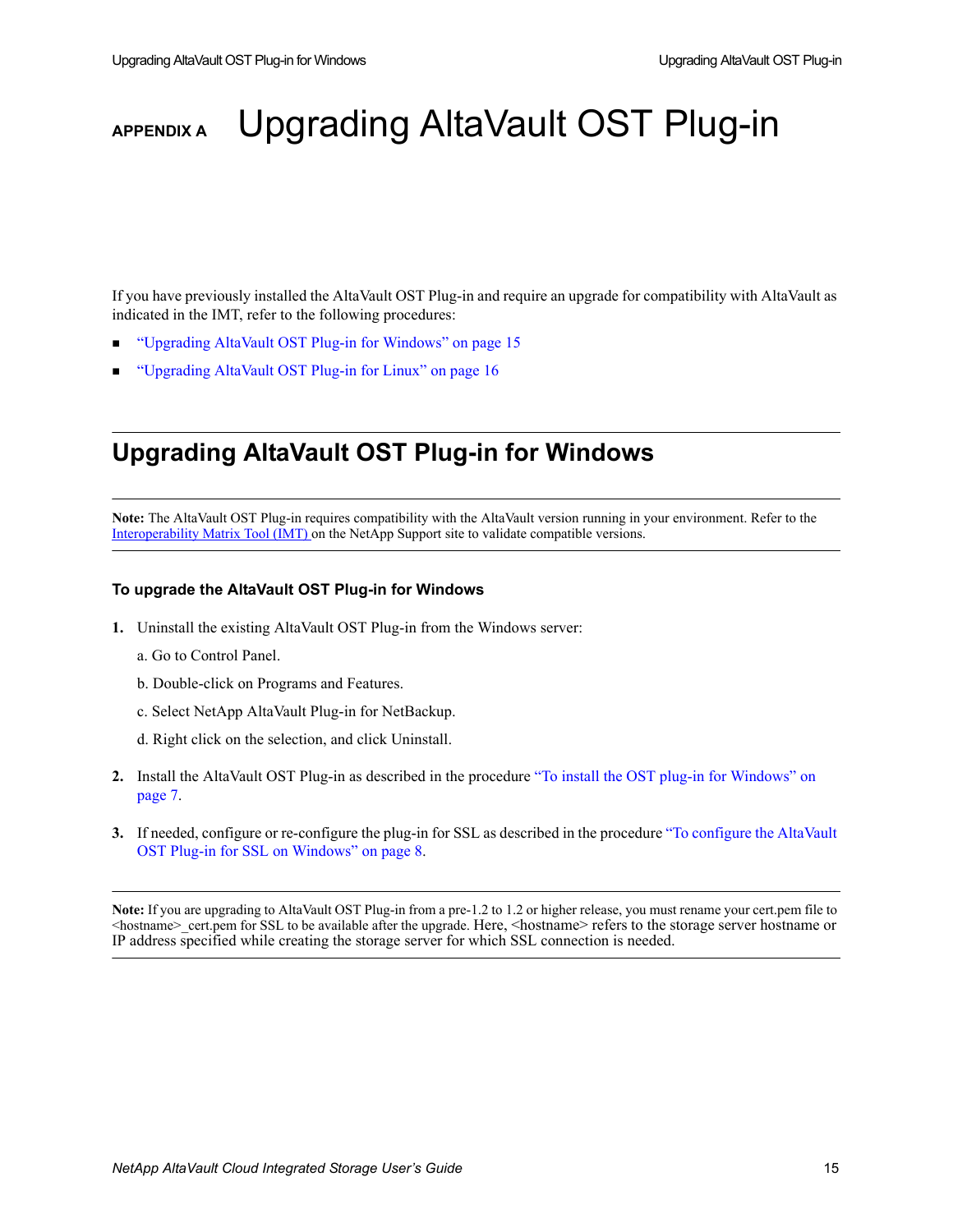### <span id="page-15-0"></span>**Upgrading AltaVault OST Plug-in for Linux**

#### <span id="page-15-1"></span>**To upgrade the AltaVault OST Plug-in for Linux**

- **1.** Install the AltaVault OST Plug-in as described in the procedure ["To install the AltaVault OST Plug-in for Linux"](#page-8-0)  [on page 9](#page-8-0).
- **2.** Configure the plug-in for SSL as described in the procedure ["To configure AltaVault OST Plug-in for SSL on](#page-8-1)  [Linux" on page 9.](#page-8-1)

**Note:** If you are upgrading to AltaVault OST Plug-in from a pre-1.2 to 1.2 or higher release, you must rename your cert.pem file to <hostname>\_cert.pem for SSL to be available after the upgrade. Here, <hostname> refers to the storage server hostname or IP address specified while creating the storage server for which SSL connection is needed.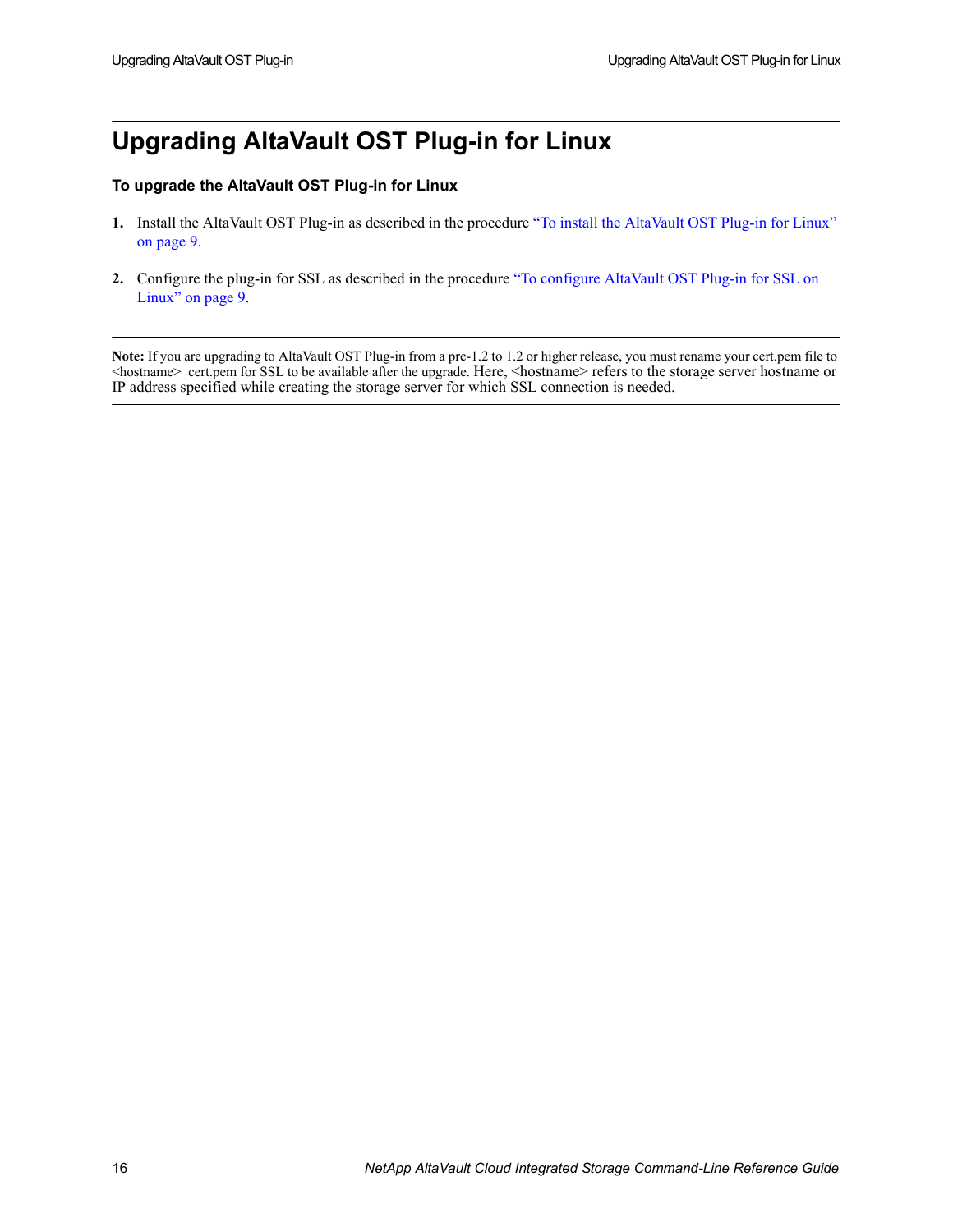# <span id="page-16-0"></span>Copyright information

Copyright © 1994-2017 NetApp, Inc. All rights reserved. Printed in the U.S.

No part of this document covered by copyright may be reproduced in any form or by any means—graphic, electronic, or mechanical, including photocopying, recording, taping, or storage in an electronic retrieval system—without prior written permission of the copyright owner.

Software derived from copyrighted NetApp material is subject to the following license and disclaimer:

THIS SOFTWARE IS PROVIDED BY NETAPP "AS IS" AND WITHOUT ANY EXPRESS OR IMPLIED WARRANTIES, INCLUDING, BUT NOT LIMITED TO, THE IMPLIED WARRANTIES OF MERCHANTABILITY AND FITNESS FOR A PARTICULAR PURPOSE, WHICH ARE HEREBY DISCLAIMED. IN NO EVENT SHALL NETAPP BE LIABLE FOR ANY DIRECT, INDIRECT, INCIDENTAL, SPECIAL, EXEMPLARY, OR CONSEQUENTIAL DAMAGES (INCLUDING, BUT NOT LIMITED TO, PROCUREMENT OF SUBSTITUTE GOODS OR SERVICES; LOSS OF USE, DATA, OR PROFITS; OR BUSINESS INTERRUPTION) HOWEVER CAUSED AND ON ANY THEORY OF LIABILITY, WHETHER IN CONTRACT, STRICT LIABILITY, OR TORT (INCLUDING NEGLIGENCE OR OTHERWISE) ARISING IN ANY WAY OUT OF THE USE OF THIS SOFTWARE, EVEN IF ADVISED OF THE POSSIBILITY OF SUCH DAMAGE.

NetApp reserves the right to change any products described herein at any time, and without notice. NetApp assumes no responsibility or liability arising from the use of products described herein, except as expressly agreed to in writing by NetApp. The use or purchase of this product does not convey a license under any patent rights, trademark rights, or any other intellectual property rights of NetApp.

The product described in this manual may be protected by one or more U.S. patents, foreign patents, or pending applications.

RESTRICTED RIGHTS LEGEND: Use, duplication, or disclosure by the government is subject to restrictions as set forth in subparagraph (c)(1)(ii) of the Rights in Technical Data and Computer Software clause at DFARS 252.277-7103 (October 1988) and FAR 52-227-19 (June 1987).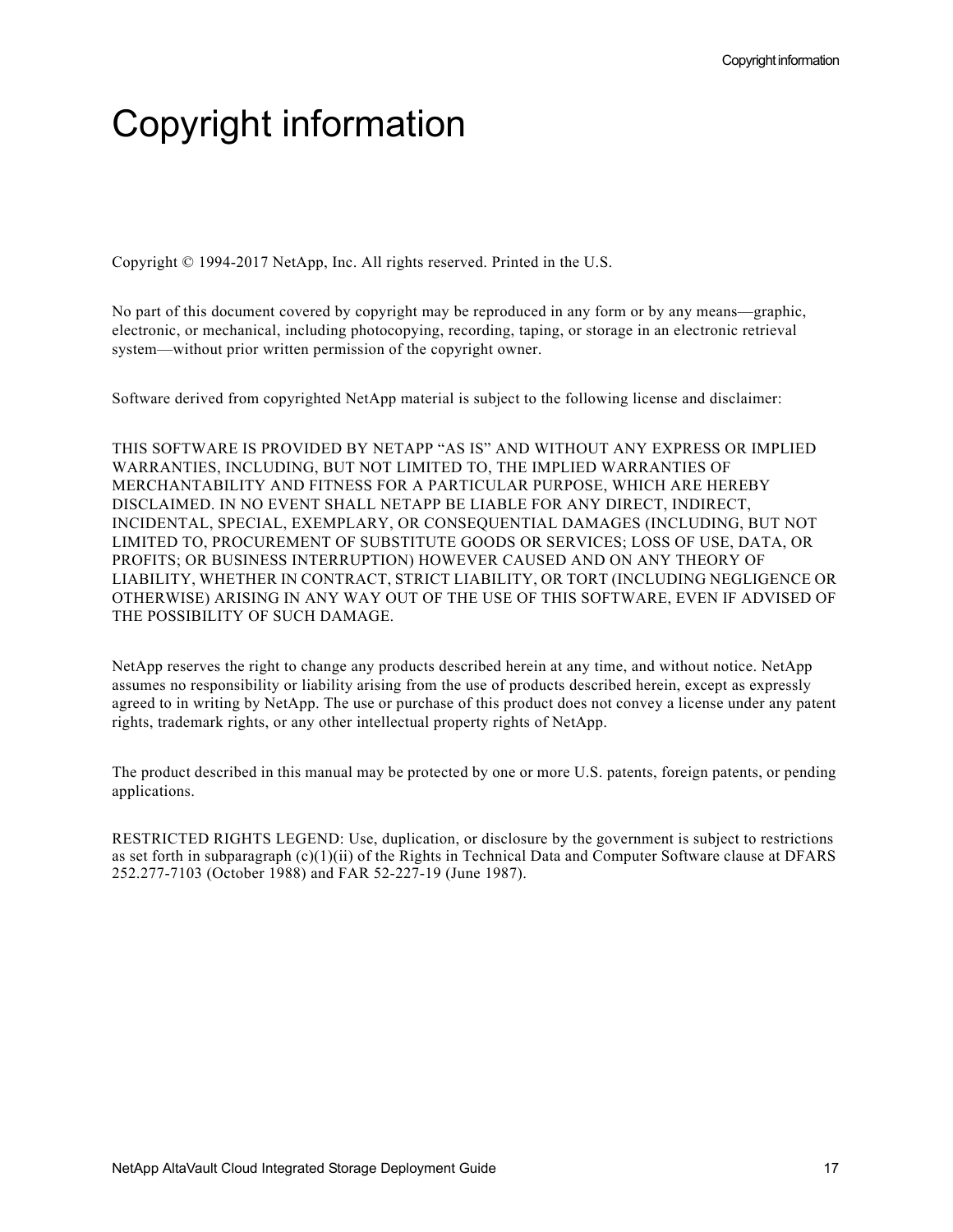Copyright information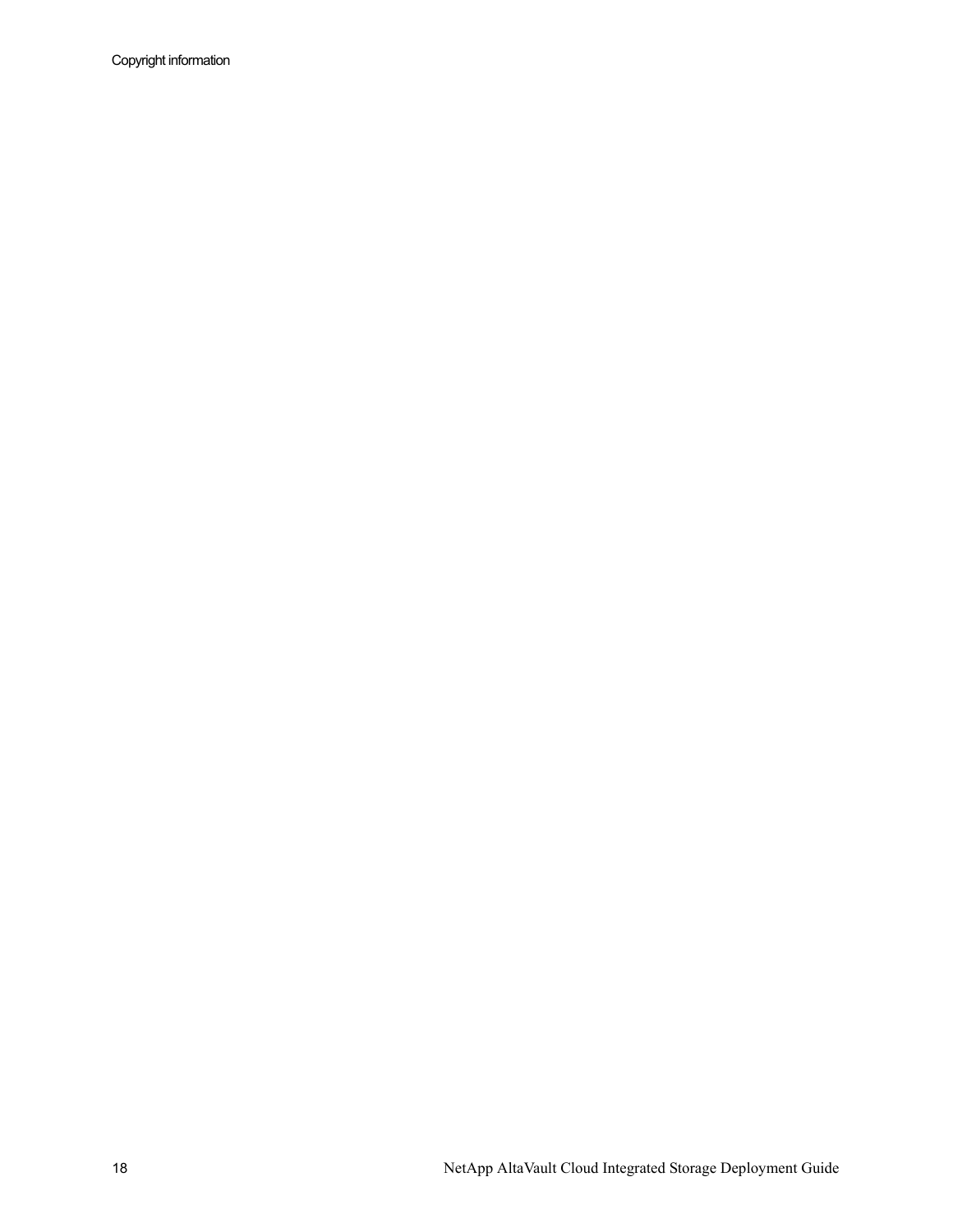# <span id="page-18-0"></span>Trademark information

Trademark information

NetApp, the NetApp logo, Go Further, Faster, AltaVault, ASUP, AutoSupport, Campaign Express, Cloud ONTAP, Clustered Data ONTAP, Customer Fitness, Data ONTAP, DataMotion, Fitness, Flash Accel, Flash Cache, Flash Pool, FlashRay, FlexArray, FlexCache, FlexClone, FlexPod, FlexScale, FlexShare, FlexVol, FPolicy, GetSuccessful, LockVault, Manage ONTAP, Mars, MetroCluster, MultiStore, NetApp Insight, OnCommand, ONTAP, ONTAPI, RAID DP, RAID-TEC, SANtricity, SecureShare, Simplicity, Simulate ONTAP, Snap Creator, SnapCenter, SnapCopy, SnapDrive, SnapIntegrator, SnapLock, SnapManager, SnapMirror, SnapMover, SnapProtect, SnapRestore, Snapshot, SnapValidator, SnapVault, StorageGRID, Tech OnTap, Unbound Cloud, and WAFL and other names are trademarks or registered trademarks of NetApp, Inc., in the United States, and/or other countries. All other brands or products are trademarks or registered trademarks of their respective holders and should be treated as such. A current list of NetApp trademarks is available on the web at http://www.netapp.com/us/legal/netapptmlist.aspx.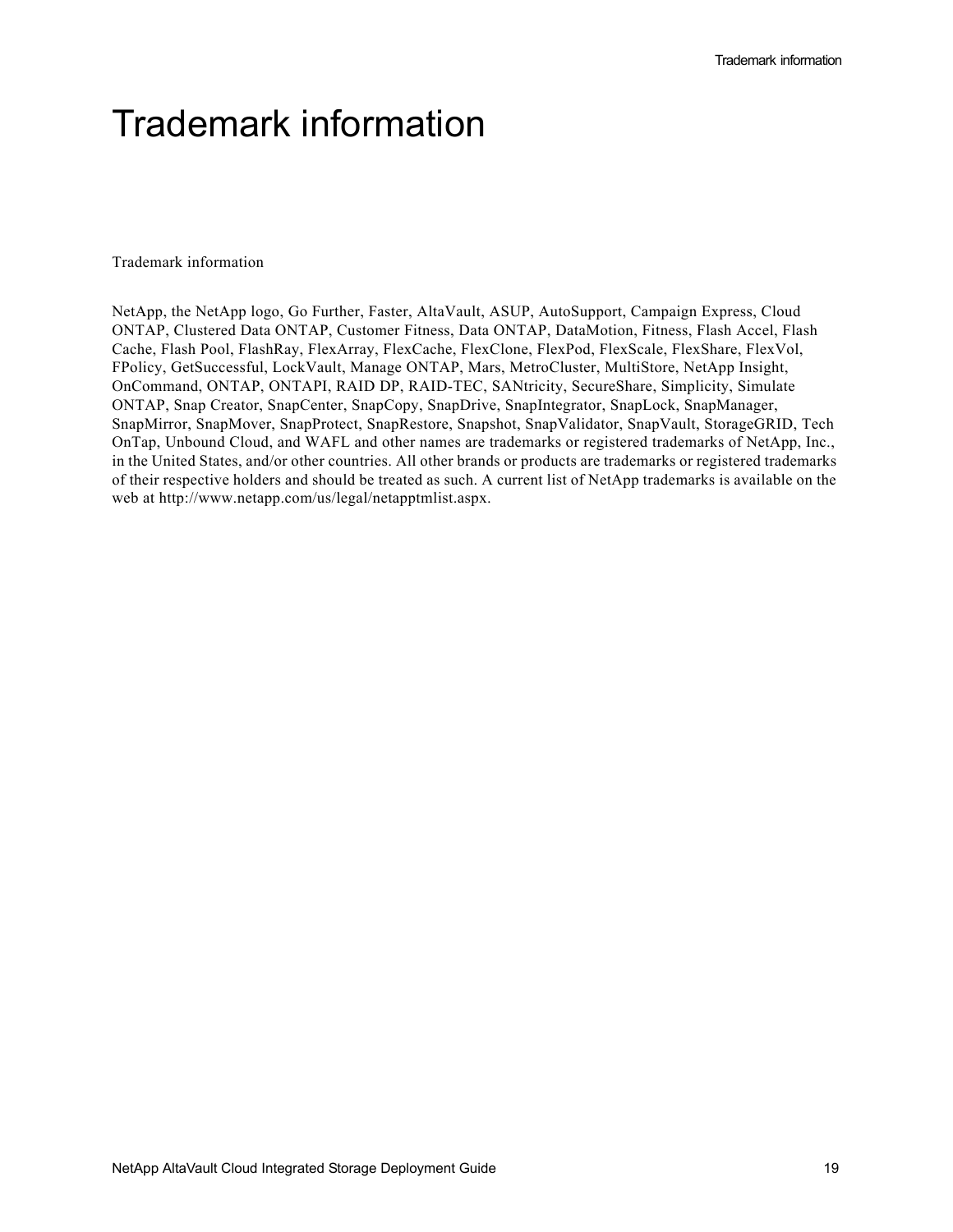Trademark information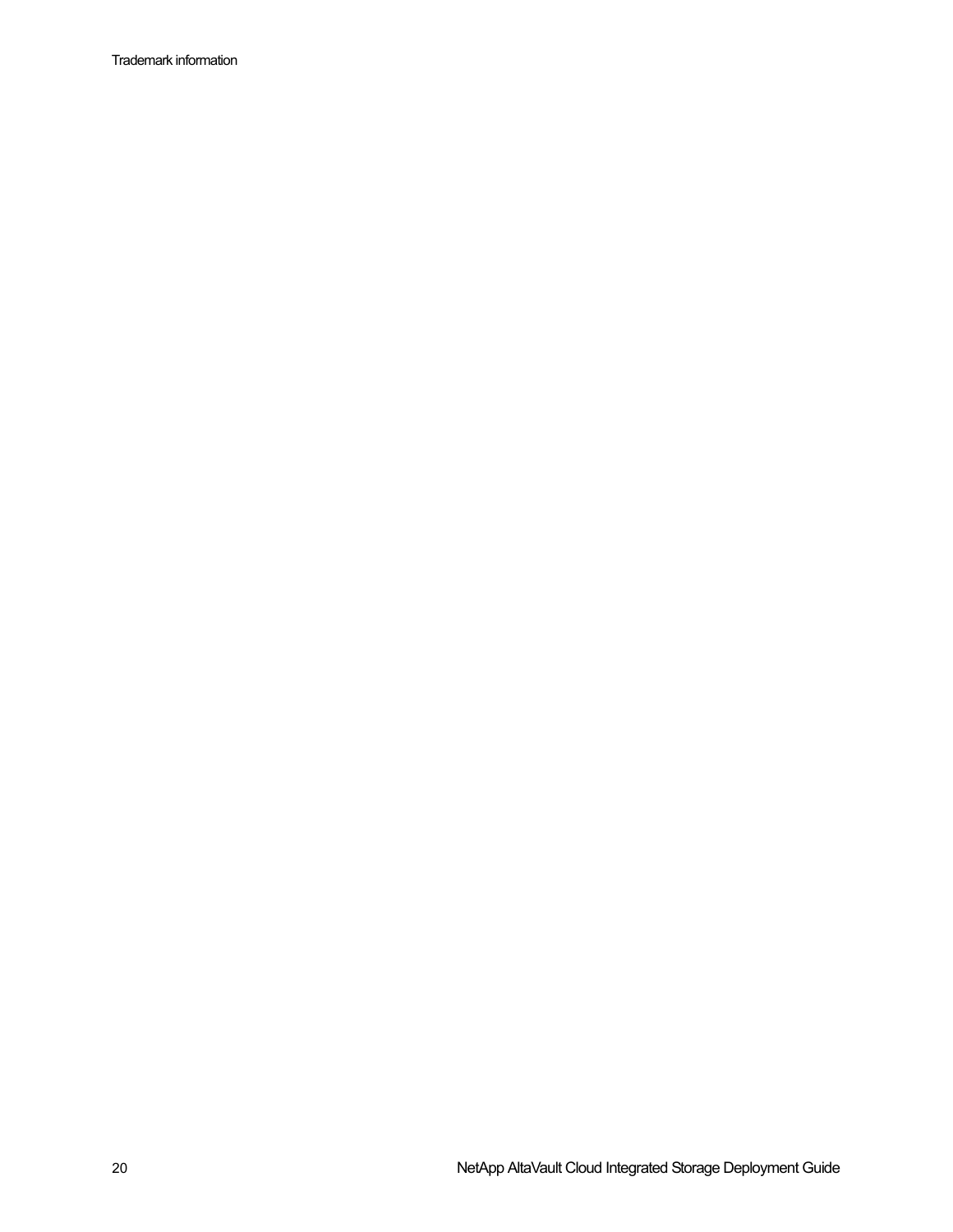# <span id="page-20-0"></span>How to send your comments

You can help us to improve the quality of our documentation by sending us your feedback.

Your feedback is important in helping us to provide the most accurate and high-quality information. If you have suggestions for improving this document, send us your comments by email to *doccomments@netapp.com*. To help us direct your comments to the correct division, include in the subject line the product name, version, and operating system.

You can also contact us in the following ways:

- NetApp, Inc., 495 East Java Drive, Sunnyvale, CA 94089 U.S.
- $\blacksquare$  Telephone: +1 (408) 822-6000
- **Fax:**  $+1$  (408) 822-4501
- Support telephone:  $+1$  (888) 463-8277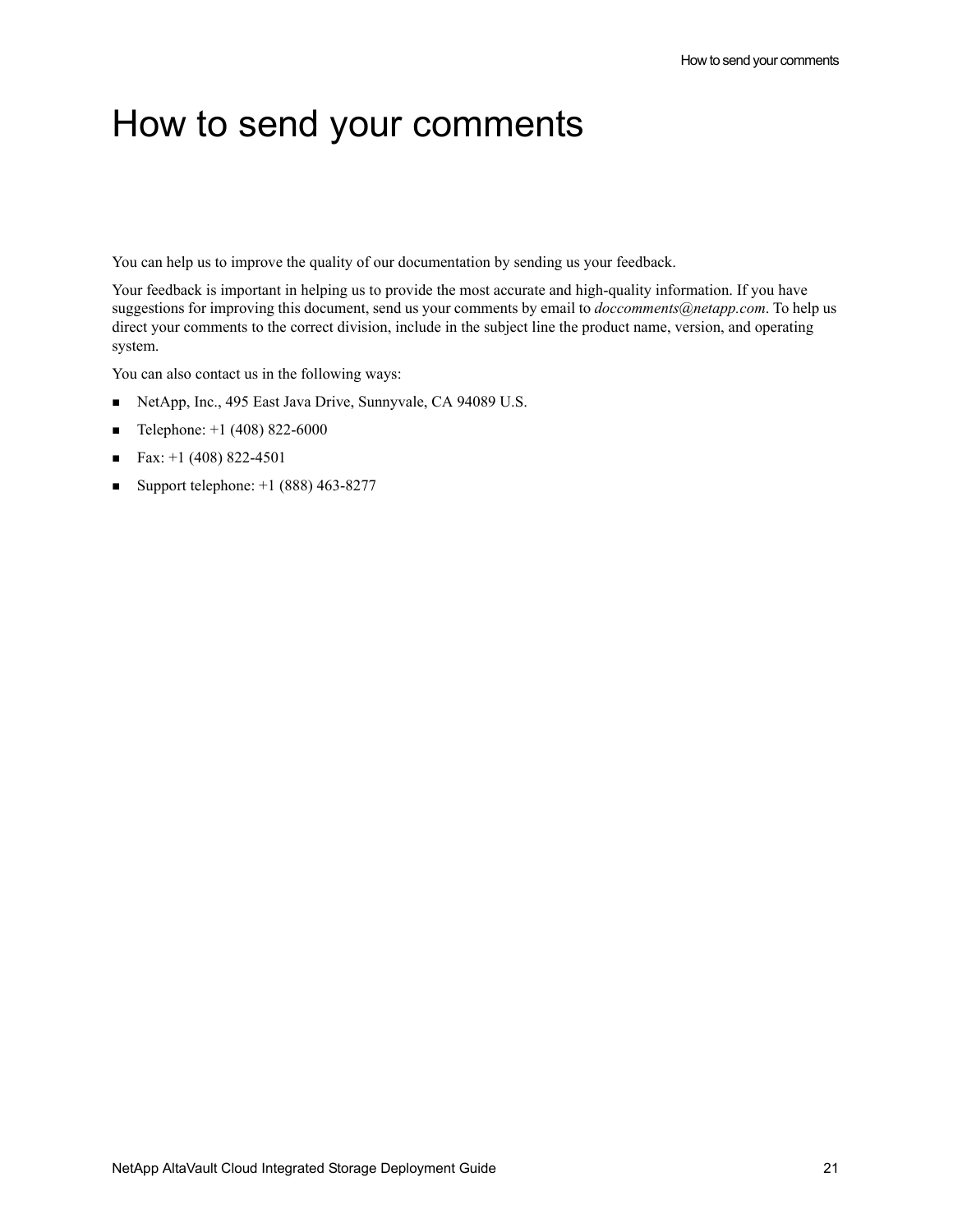How to send your comments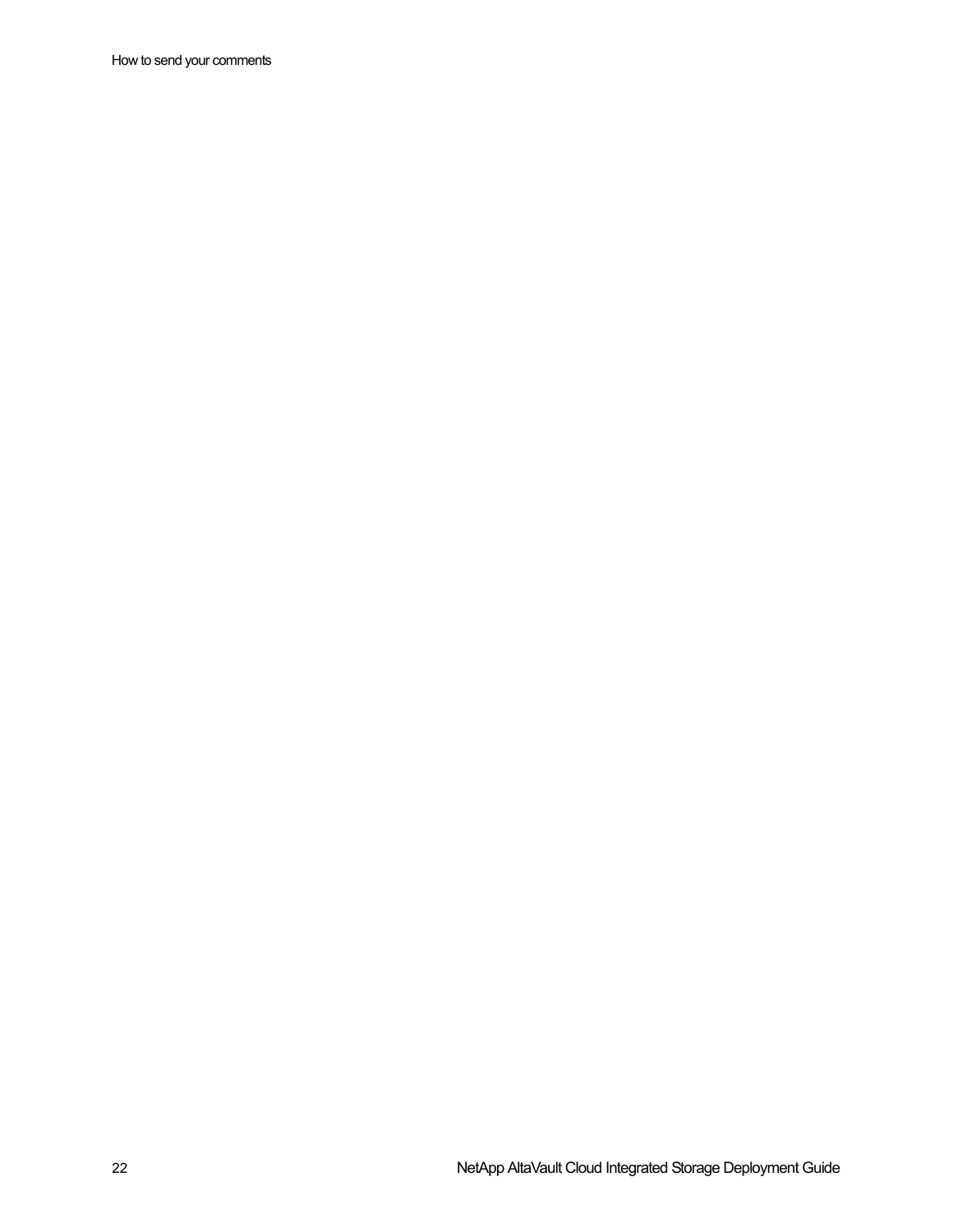## <span id="page-22-0"></span>Index

#### **B**

[benefits, OST Plug-in 6](#page-5-3)

#### **C**

[configuring OST Plug-in 7](#page-6-4) [SSL on Linux 9](#page-8-2) [SSL on Windows 8](#page-7-2)

#### **D**

[deployment steps 6](#page-5-4) [deployments 6](#page-5-5)

#### **F**

features [OST 5](#page-4-3)

#### **I**

[installing OST Plug-in 7](#page-6-4) Linux<sup>8</sup> [Windows 7](#page-6-5)

#### **N**

[NetBackup 5](#page-4-4) [NetBackup media servers 6](#page-5-5)

#### **O**

[OST features 5](#page-4-3) [OST Plug-in 15](#page-14-2) [benefits 6](#page-5-3) [best practices 14](#page-13-1) [configuring 7](#page-6-4) [deployment steps 6](#page-5-4) [deployments 6](#page-5-5) [features 5](#page-4-5) [implemented OST features 5](#page-4-3) [installing 7](#page-6-4) [overview 5](#page-4-6) [upgrading 15](#page-14-3) [Overview, AltaVault OST Plug-in 5](#page-4-6)

#### **S**

[SLP, Storage Lifecycle Policy 13](#page-12-0) [software upgrade 15](#page-14-2) SSL configuration Linux  $\overline{9}$ [Windows 8](#page-7-2) [Storage Lifecycle Policy \(SLP\) 13](#page-12-0)

#### **U**

upgrading OST Plug-in software

[Linux 16](#page-15-1) [Windows 15](#page-14-4)

### **V**

Veritas OST [deploying with AltaVault OST Plug-in 11](#page-10-3) [NetBackup 5](#page-4-4)